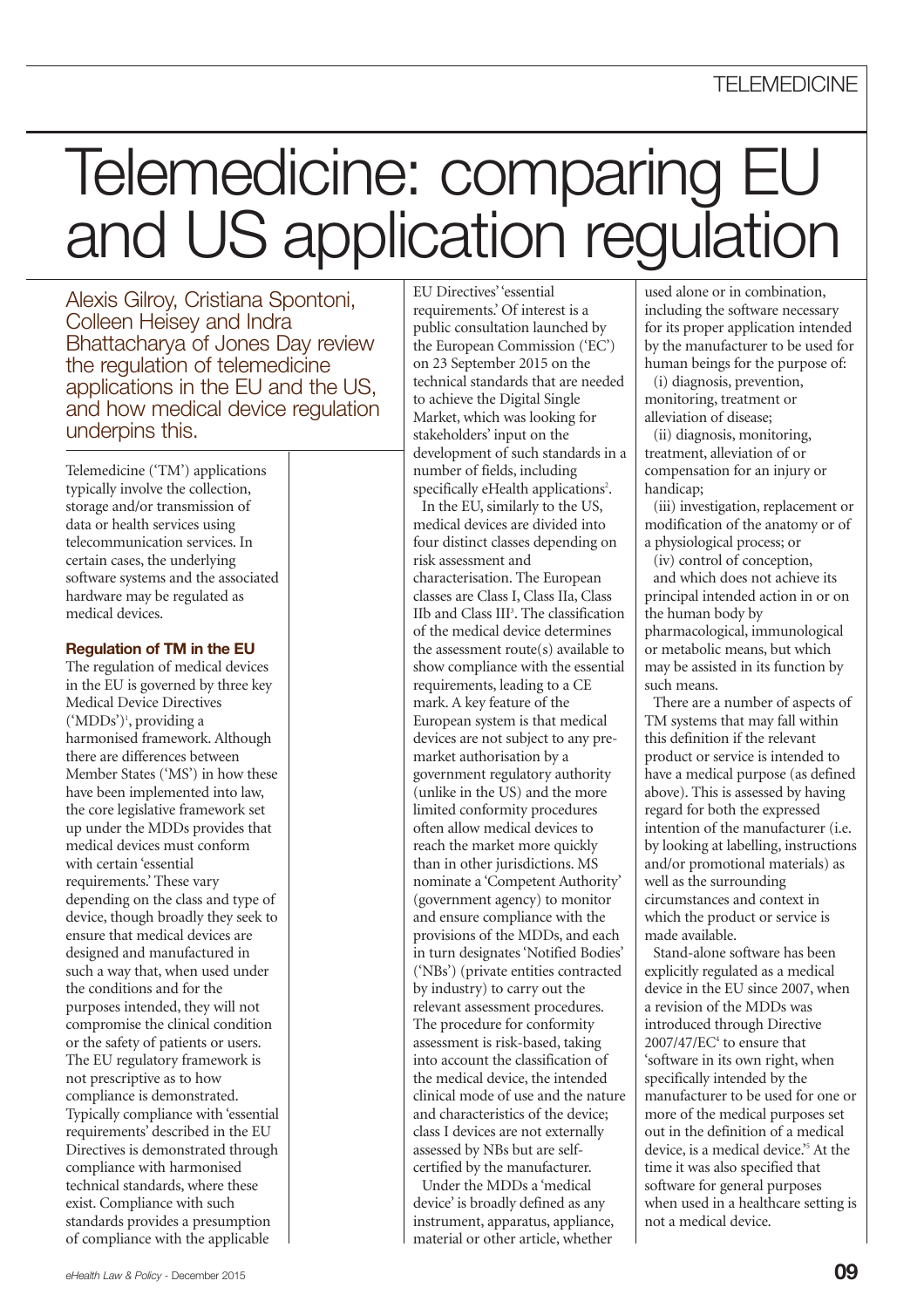Diagnosis and therapy software The most obvious example is stand-alone software specifically designed for use in formal medical diagnosis and/or therapy directed at individual patients (e.g., software systems that enable remote presentation of heart rate). These are likely regulated as either Class IIa or IIb medical devices, requiring oversight from a designated NB. Similarly, standalone picture archiving and communication systems ('PACS') that are intended by the manufacturer for viewing, archiving and transmitting medical images remotely in the context of direct diagnosis will be usually classed as IIa devices though where these devices either drive or influence the use of a source device they will be classified in the same class as the source device<sup>6</sup>.

## Communications software

Communications software (and the associated IT and hardware infrastructure) used with telemedicine systems will usually be regulated as medical devices if they facilitate the monitoring and/or delivery of healthcare services remotely. For instance, virtual reality technology and hardware that is designed to be used to conduct surgical procedures from a remote location will most likely be regulated as Class IIb or Class III devices. On the other hand, systems that are more administrative in nature (e.g. video appointment software, virtual patient management systems) are unlikely to be classed as medical devices.

### Mobile 'apps'

Even in more consumer-focused settings applications may be regulated as medical devices if they are clearly intended to be used for a medical purpose. This is a tricky area however because the

**There is significant market interest in telemedicine applications' potential. However, there is still <sup>a</sup> great deal of uncertainty regarding how the EU and US medical devices regulatory regimes will deal with the associated technologies and applications**

straightforward given these products often sit on the borderline between a medical and wellbeing/leisure purpose (e.g. an app that provides heart rate monitoring with remote data processing functions). The UK's Competent Authority (the 'MHRA') recently issued some guidance<sup>7</sup> suggesting that certain words defining an app's function (e.g. amplify, analysis, calculate, detect, diagnose) may be indicative of a medical rather than a wellbeing/leisure purpose, but acknowledged that in the context of telehealth the difference between social care, wellbeing and health can be blurred. In the meantime, until there is further clarity from the regulatory authorities, manufacturers can take some comfort in the fact that most consumer apps, even if they are regulated, are likely to be Class I devices and therefore can be selfcertified (without the need to

assessment may not always be

### **Telemedicine in the US**

involve any NBs).

Mobile medical apps ('MM Apps') and medical device data systems ('MDDS') are considered medical devices regulated by the US Food and Drug Administration ('FDA'). Under the Federal Food, Drug, and Cosmetic Act, a 'device' is defined in pertinent part as'an instrument, apparatus, implement, machine, contrivance, implant, in vitro reagent, or other similar or related article' that is'intended for use in the diagnosis of disease or other conditions, or in the cure, mitigation, treatment, or prevention of disease, in man' or 'intended to affect the structure or any function of the body of man' and 'which does not achieve its primary intended purpose through chemical action within or on the body and which is not dependent upon being metabolized for the

achievement of its primary intended purposes.' <sup>8</sup> The regulation of MM Apps and MDDS conform to the FDA's risk-based regulatory regime, the requirements of which may include establishment registration and medical device listing, labelling, investigational device exemption requirements, pre-market submission for approval or clearance, Quality System regulation, medical device reporting, correcting problems, and reporting corrections.

### Mobile medical apps

The FDA cites industry estimates that 'by 2018, 50 percent of the more than 3.4 billion smartphone and tablet users will have downloaded mobile health applications.' <sup>9</sup> More than a few of these apps will qualify and be regulated by the FDA as MM Apps, a device either intended to be used as an accessory to a regulated medical device or to transform a mobile platform into a regulated medical device. The FDA released and finalised its thoughts on how MM Apps will be regulated via a document aligned with the Agency's risk-based approach<sup>10</sup>. Where regulatory requirements apply, manufacturers will be required to follow appropriate rules, namely general controls and potentially, specific controls, premarket notification, and premarket approval.

The FDA intends to regulate only those MM Apps whose functionality could pose a risk to patient safety if the app does not function as intended. The FDA is focusing oversight on those apps: that connect a medical device to control it, actively monitor patients, or analyse medical data; that transform the mobile platform into a medical device with the use of attachments or inclusion of functionalities similar to those of currently regulated medical